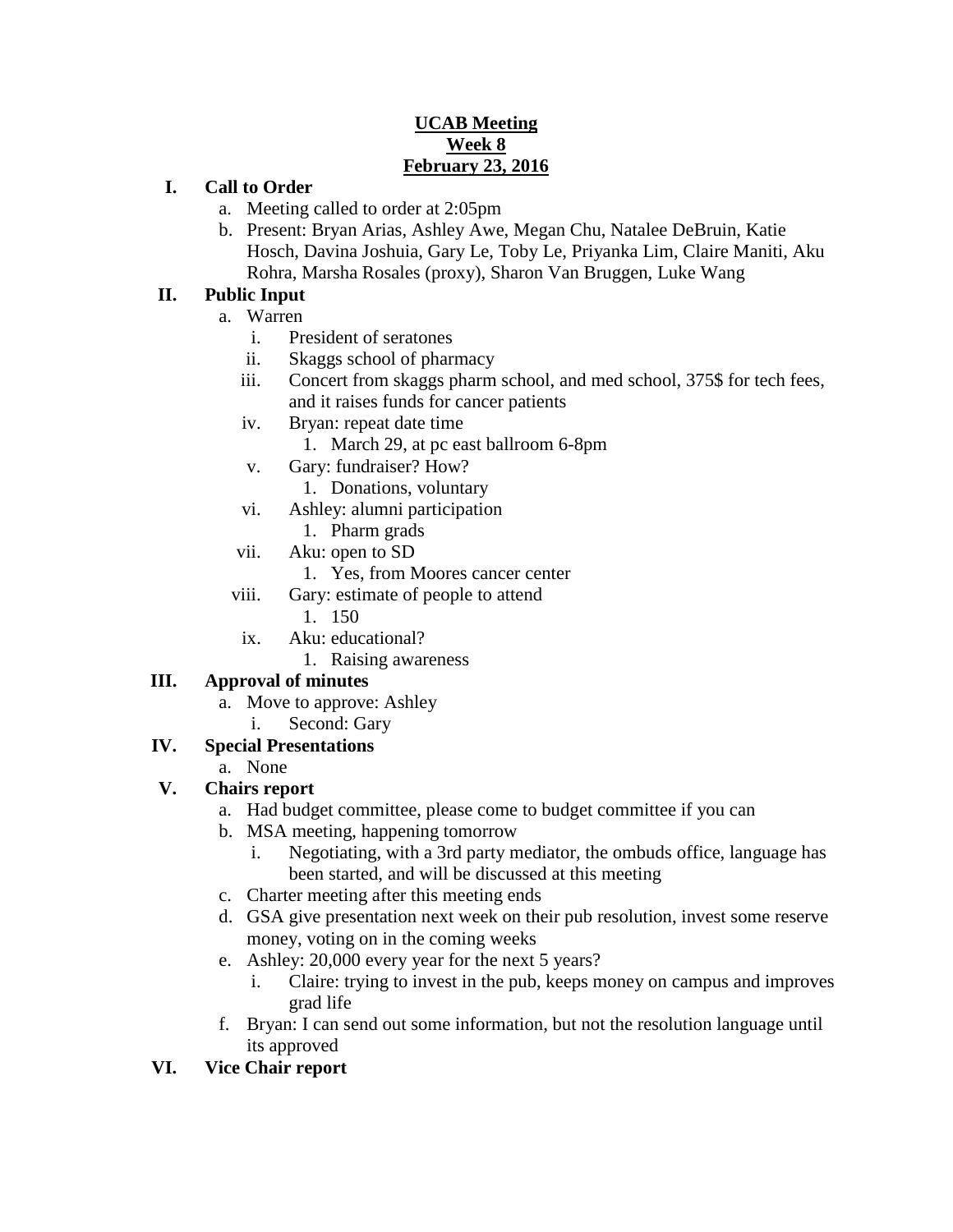- a. Business office couldn't process last week's tech fee subsidy, make sure student orgs apply 2 weeks in advance
- b. Space allocation this Thursday at 2pm

# **VII. Director Report**

- a. New alumni rep to join us in the Spring, Warren alumna. Chair of the Black History Month. Business officer on campus, works in the education department, doing work on budgets and such
- b. Improving wireless in round table space
- c. Taco Villa, continuing to do work in and around the space
	- i. Concrete footing
	- ii. Deck will be slightly delayed because of storm
- d. Pub design update
	- i. The roll-up doors on the North side, with a bar height drink ledge on inside
	- ii. There will be a landscaped area in the front near the front patio space,
	- iii. Gary: will the door be moved forward
		- 1. No, the entrance to dining patio, emergency gate, similar to round table's patio area
	- iv. Nice skylight feature where the kitchen used to be
	- v. Next steps: more in depth architectural
	- vi. Rfp to hopefully go out mid-march
	- vii. Claire: we were asked about student orgs being able to use any vendor in the stage room. We decided to give the vendor exclusive rights to food, based upon alcohol-like things
	- viii. Luke: it will create an imbalance with sales of alcohol/ food ratio.
	- ix. Gary: have you considered, also having a stipulation
		- 1. Sharon: a lot of time students will still want alcohol even if the student org is not providing it
	- x. Claire: hopefully get the proposal back by April, we will have a committee, and will have a point-like system
		- 1. Top 3 are set aside, and they are contact in order
		- 2. Sharon: UCAB will score based on criteria, and then we will go down the line

# **VIII. New Business**

- a. Tech fee subsidy
	- i. Skaggs Pharma Club
		- 1. \$375
		- 2. Educational: no
		- 3.  $3+ hours: no$
		- 4. Off hours: yes
		- 5. Old ss: no
		- 6. Alumni: yes
		- 7. Sd comm: yes
		- 8. Open to all: yes
		- 9. Seek funding: yes
		- 10. Fundraiser: yes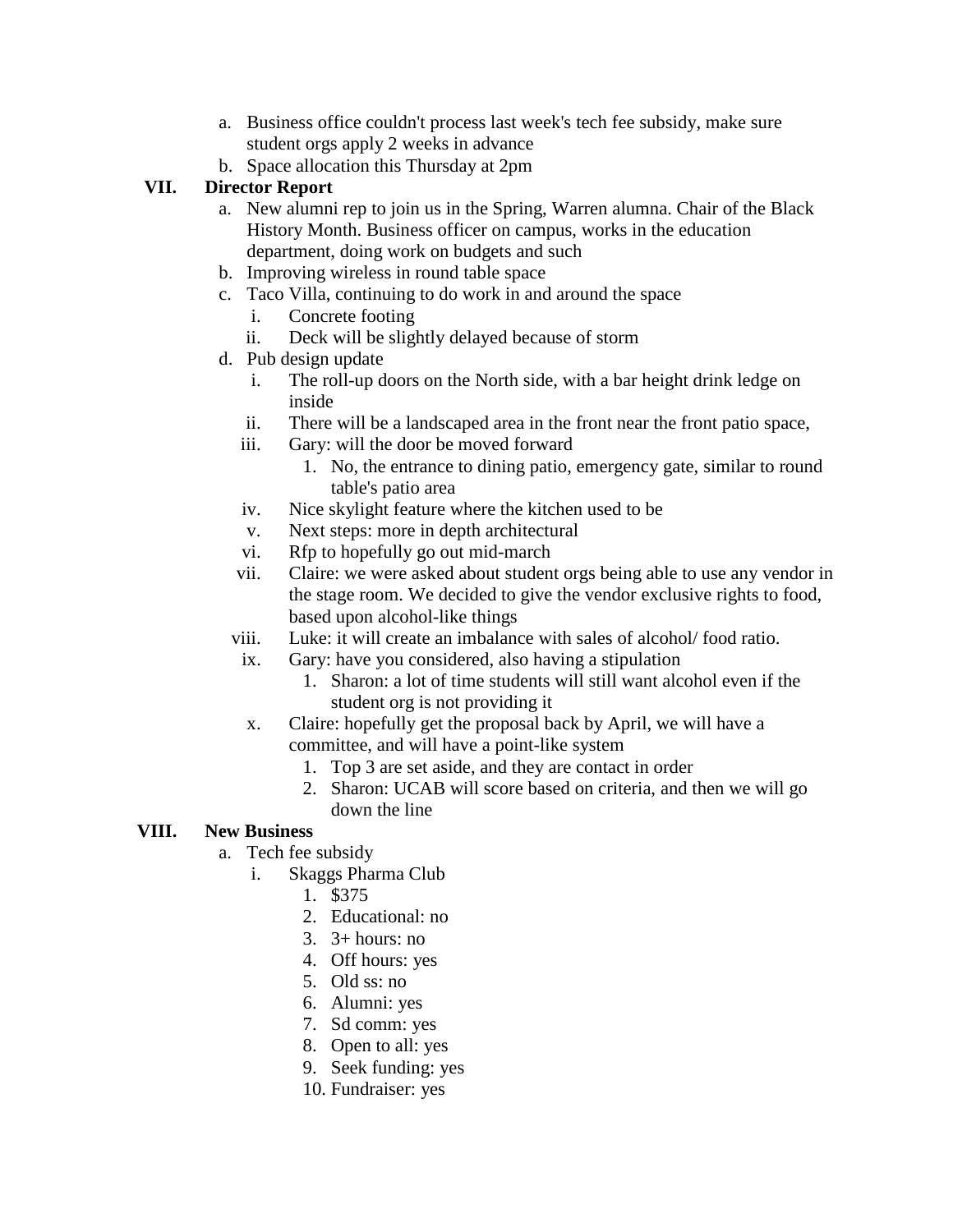11. Free: yes

- 12. Attendance of 150// \$1.50
- ii. Ashley: move to fund \$250
	- 1. Gary: second
- b. Rubio's Vendor Discussion
	- i. Gary: off-campus people don't really care, on-campus didn't know who else to have in that space
	- ii. Natalee: my council wants Rubio's to leave, slow and overpriced. 7-17-3
	- iii. Toby: Marshall, huge eco to have them stay; only 6 want a different place
	- iv. Davina: muir was split, 22 people to leave, 20 to stay
	- v. Aku: majority of warren, didn't want to renew, only 5. There are better vendors, they are slow. Burritos are small, other vendors bring more people to PC
	- vi. Ashley: slightly in favor, rubio's is not at the top of their list Really great for catering, only non-HDH for peskitarians
	- vii. Bryan: sent out survey to GSA, majority >75% for extension of the lease. So many people would love chipotle, number one comment was slow service
	- viii. Claire: ucab has the option of extending for 5 years or less, keep in mind, we have 4 leases to look at in this year
	- ix. Aku: how feasible it would be to replace with chipotle
		- 1. Sharon: not suited for a chipotle
	- x. Gary: similar trends, eco-ing statements of lemongrass not being as good as the stand, making statements on
	- xi. Davina: how long if we were to not renew?
		- 1. Sharon: once the space is completely cleared, probably about a year span before another vendor is in the place
		- 2. Claire: timeline, a year after the rfp process
	- xii. Ashley: most students want a chipotle, also rubios has gluten free things
	- xiii. Gary: people generally don't really care if it stays or goes, but we should keep in mind the other vendors that might leave
	- xiv. Sharon: might want to look back at the materials that Hugh's shared. Bring back information if renewed, and can tell the vendor those comments
	- xv. Aku: if we do not renew them, chic-fila, vallhartas
		- 1. Sharon: chicfila don't do 3rd party leases, so that would be challenging, not open on Sundays, has been an issue in the past, Vallartas, don't know a lot about them, its hard to say. It could possibly be detrimental to Taco Villa, since they are still just getting started
	- xvi. Luke: move to extend time by 10 minutes

#### 1. Seoncd: ashley

- xvii. Ashley: move into closed session 2:48pm
	- 1. Second: Gary
	- 2. Objection: Bryan: I think people should see the thought process